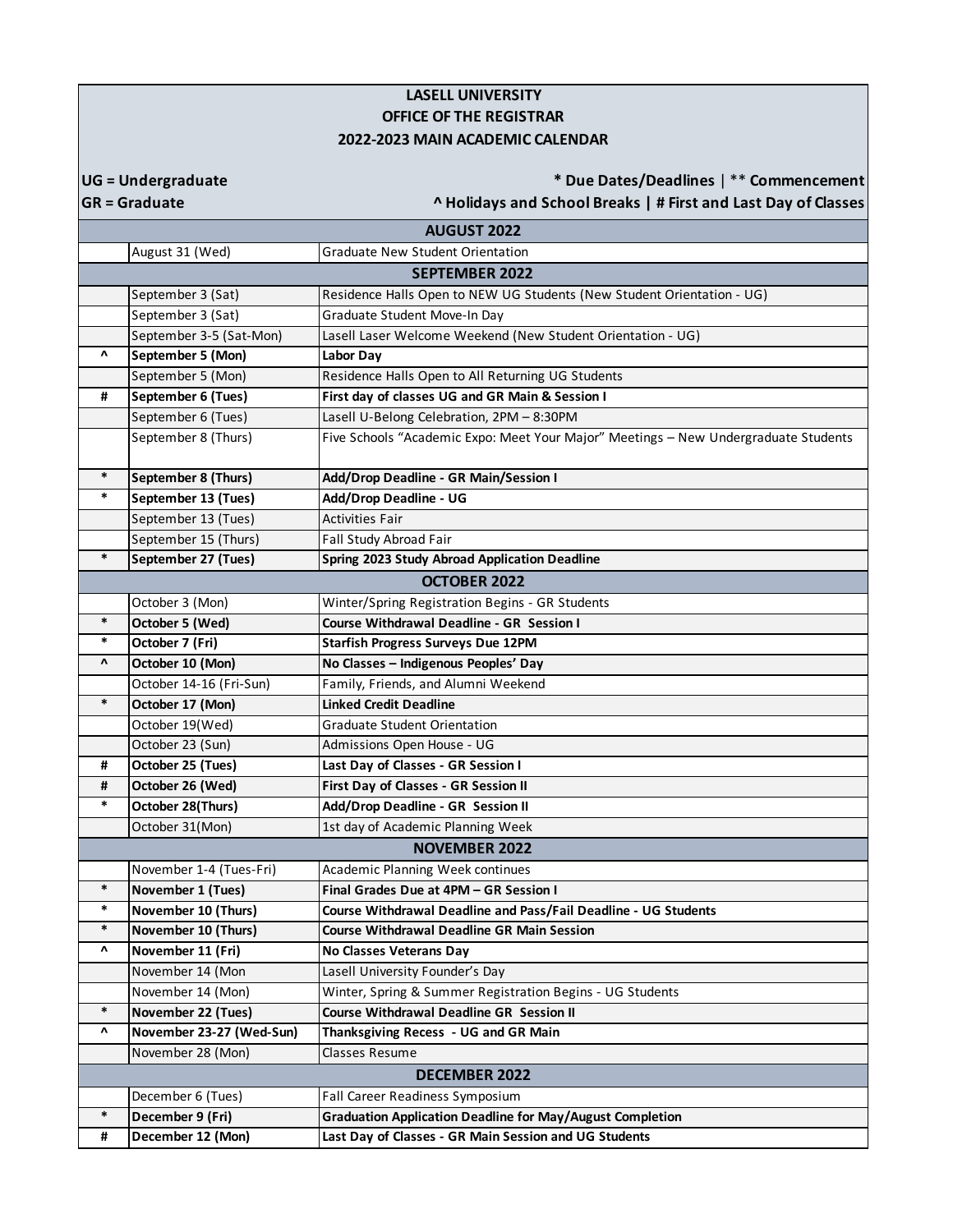|                                 | December 12-14 (Mon-Wed) | Final Exam Period - GR Main Session                             |
|---------------------------------|--------------------------|-----------------------------------------------------------------|
|                                 | December 13 (Tues)       | Reading Day - Undergraduate Students                            |
|                                 | December 14-19 (Wed-Mon) | Final Exam Period - UG Students                                 |
| $\pmb{\Lambda}$                 | December 14-19 (Wed-Mon) | Winter Recess Begins AFTER LAST EXAM                            |
| #                               | December 14 (Wed)        | Last Day of Classes - GR Session II                             |
|                                 | December 20 (Tues)       | Residence Halls Close for All Students at 9 AM                  |
| $\ast$                          | December 22 (Thurs)      | Final Grades Due 12PM UG & GR                                   |
| #                               | December 23 (Fri)        | First day of classes - UG Winter Intensive Session              |
| #                               | December 30 (Fri)        | First day of classes - GR Winter Intensive Session              |
|                                 |                          | <b>JANUARY 2023</b>                                             |
| $\ast$                          | January 3 (Tues)         | Add/Drop Deadline - GR and UG Winter Session                    |
| #                               | January 6 (Fri)          | Course Withdrawal Deadline - GR and UG Winter Session           |
|                                 | January 10 (Tues)        | Graduate Student Move-In Day                                    |
|                                 | January 11 (Wed)         | Graduate Student Orientation                                    |
| #                               | January 13 (Fri)         | Last day of classes - GR Winter Intensive Session               |
| #                               | January 14 (Sat)         | Last day of classes - UG Winter Intensive Session               |
| Λ                               | January 16 (Mon)         | No Classes - Martin Luther King, Jr. Day                        |
|                                 | January 16 (Mon)         | Residence Halls Open for New UG Students                        |
|                                 | January 17 (Tues)        | Winter Orientation for New UG Students                          |
|                                 | January 17 (Tues)        | Residence Halls Open for all UG Students                        |
| #                               | January 17 (Tues)        | First day of classes GR Main and Session I                      |
| #                               | January 18 (Wed)         | First day of classes UG                                         |
| $\ast$                          | January 19 (Thurs)       | Add/Drop Deadline - GR Main and Session I                       |
|                                 | January 24 (Tues)        | <b>Activities Fair</b>                                          |
| $\ast$                          | January 25 (Wed)         | Add/Drop Deadline - UG                                          |
|                                 | January 31 (Tues)        | Spring Study Abroad Fair                                        |
|                                 |                          | <b>FEBRUARY 2023</b>                                            |
|                                 | February 14 (Tues)       | Summer   & II Registration Begins - GR Students                 |
| $\ast$                          | February 17 (Fri)        | <b>Starfish Progress Surveys Due 12PM</b>                       |
| $\ast$                          | February 17 (Fri)        | <b>Course Withdrawal Deadline GR Session I</b>                  |
| $\boldsymbol{\mathsf{\Lambda}}$ | February 20 (Mon)        | No Classes - Presidents' Day                                    |
| $\ast$                          | February 23 (Thurs)      | <b>Linked Credit Deadline</b>                                   |
|                                 | February 28 (Tues)       | <b>Graduate Student Orientation</b>                             |
| *                               | February 28 (Tues)       | Fall 2023 Study Abroad Application deadline                     |
|                                 |                          | <b>MARCH 2023</b>                                               |
| #                               | March 7 (Tues)           | Last Day of Classes - GR Session I                              |
| #                               | March 8 (Weds)           | First day of classes - GR Session II                            |
|                                 | March 8 (Wed)            | <b>Graduate Student Orientation</b>                             |
| $\ast$                          | March 10 (Fri)           | Add/Drop Deadline - GR Session II                               |
| $\boldsymbol{\mathsf{\Lambda}}$ | March 11-19 (Sat-Sun)    | <b>Spring Recess UG and GR Main</b>                             |
| $\ast$                          | March 13 (Mon)           | Final Grades Due at 4PM - GR Session I                          |
|                                 | March 20 (Mon)           | <b>Classes Resume</b>                                           |
| $\ast$                          | March 22 (Wed)           | Course Withdrawal Deadline and Pass/Fail Deadline - UG Students |
| $\ast$                          | March 22 (Wed)           | <b>Course Withdrawal Deadline GR Main Session</b>               |
|                                 | March 25 (Sat)           | Lasell Day - UG Students                                        |
|                                 | March 27-31(Mon-Fri)     | Academic Planning Week                                          |
|                                 |                          | <b>APRIL 2023</b>                                               |
|                                 | April 3 (Mon)            | Fall Registration Begins - GR Students                          |
|                                 | April 5 (Wed)            | Fall Registration Begins - UG Students                          |
| $\ast$                          | April 13 (Thurs)         | <b>Course Withdrawal Deadline - GR Session II</b>               |
| $\boldsymbol{\mathsf{\Lambda}}$ | April 17 (Mon)           | No Classes - Patriots Day                                       |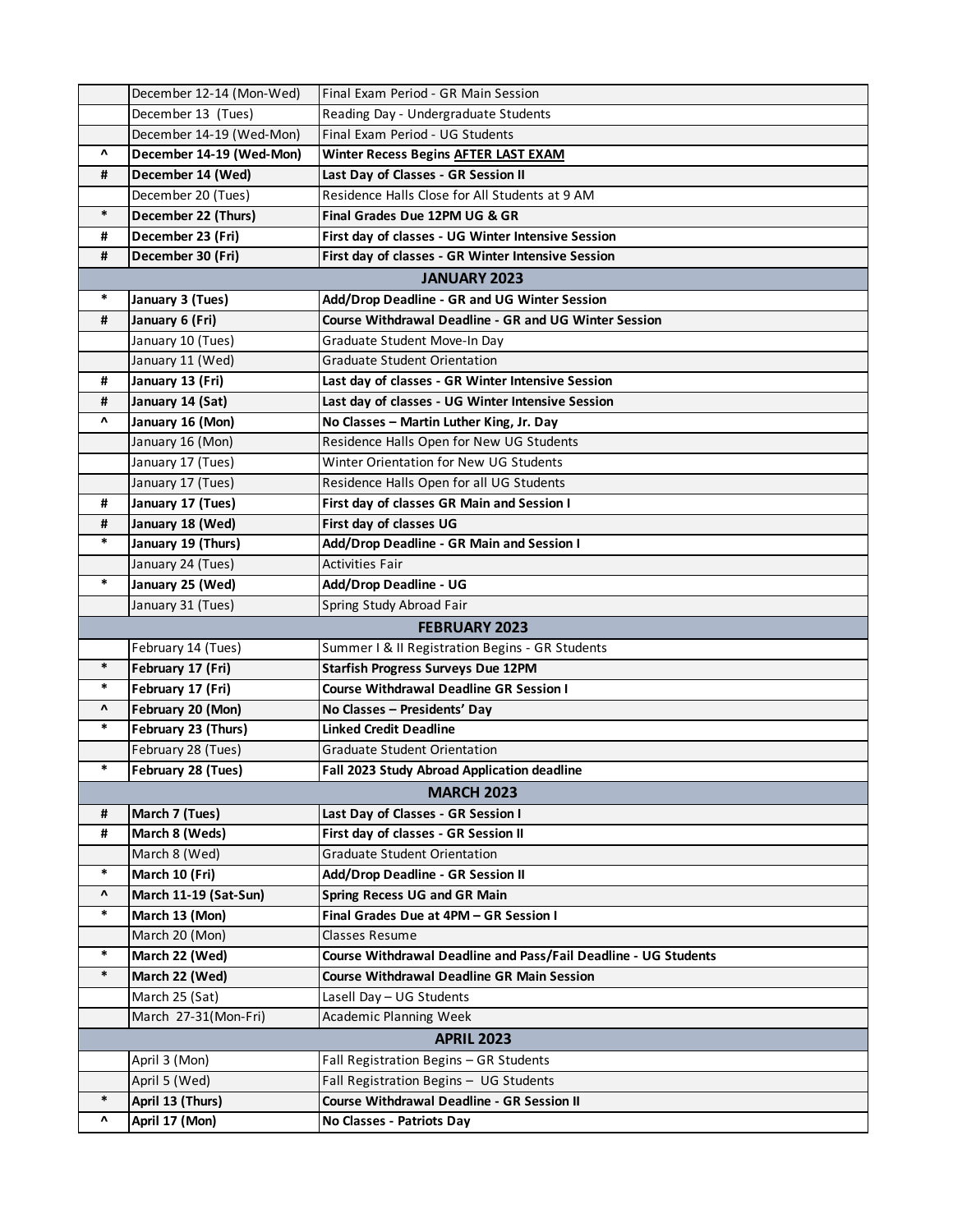| #      | April 26 (Wed)      | Last Day of Classes - GR Session II                                                                 |
|--------|---------------------|-----------------------------------------------------------------------------------------------------|
|        | April 27 (Thurs)    | Spring Connected Learning Symposium Showcase                                                        |
|        |                     | <b>MAY 2023</b>                                                                                     |
| #      | May 1 (Mon)         | Last Day of Classes - GR Main Session & UG Students                                                 |
|        | May 1 (Mon)         | Torchlight Parade & Senior Soiree                                                                   |
|        | May 1-3 (Mon-Wed)   | Final Exam Period - GR Main Session                                                                 |
| $\ast$ | May 2 (Tues)        | <b>Graduation Application Deadline - Dec &amp; Aug Completion</b>                                   |
|        | May 2 (Tues)        | <b>Reading Day</b>                                                                                  |
|        | May 3-8 (Wed-Mon)   | Final Exam Period - UG Students                                                                     |
| $\ast$ | May 9 (Tues)        | Final Grades Due 12PM for Graduating GR Main & Session II & 4PM for all other GR<br><b>Students</b> |
|        | May 9 (Tues)        | Residence Halls Closes for All Students Other Than Those Registered for Senior Week at<br>noon      |
| $\ast$ | May 10 (Wed)        | Final Grades Due 12PM for Graduating UG & 4PM for all other UG Students                             |
|        | May 10 (Wed)        | <b>Graduate New Student Orientation</b>                                                             |
| $***$  | May 12 (Fri)        | <b>Graduate Commencement Reception</b>                                                              |
| $***$  | <b>May 13 (Sat)</b> | Commencement                                                                                        |
|        | May 13 (Sat)        | Residence Hall Closes for Graduating Seniors at 5PM                                                 |
| #      | May 16 (Tues)       | First day of classes - Summer Main & Session I - GR and UG                                          |
| $\ast$ | May 18 (Thurs)      | Add/Drop Deadline - Summer Main & Session I                                                         |
|        |                     | <b>JUNE 2023</b>                                                                                    |
| $\ast$ | June 16 (Fri)       | <b>Course Withdrawal Deadline - Summer Session I</b>                                                |
| $\ast$ | June 19 (Mon)       | No Classes - Juneteenth                                                                             |
|        | June 28 (Wed)       | <b>Graduate Student Orientation</b>                                                                 |
|        |                     | <b>JULY 2023</b>                                                                                    |
| #      | July 5 (Wed)        | Last Day of Classes - Summer Session I                                                              |
| #      | July 6 (Thurs)      | First day of classes - Summer Session II                                                            |
| $\ast$ | July 10 (Mon)       | Add/Drop Deadline - Summer Session II                                                               |
| $\ast$ | July 11 (Tues)      | Final Grades Due at 4PM - Summer Session I                                                          |
|        |                     | <b>AUGUST 2023</b>                                                                                  |
| $\ast$ | August 3 (Thurs)    | Course Withdrawal Deadline - Summer Main                                                            |
| $\ast$ | August 4 (Fri)      | Course Withdrawal Deadline - Summer Session II                                                      |
| #      | August 25 (Fri)     | Last Day of Classes - Summer Main & Session II                                                      |
| $\ast$ | August 28 (Mon)     | Final Grades Due at 12PM - Summer Main & Session II                                                 |

2/22/2022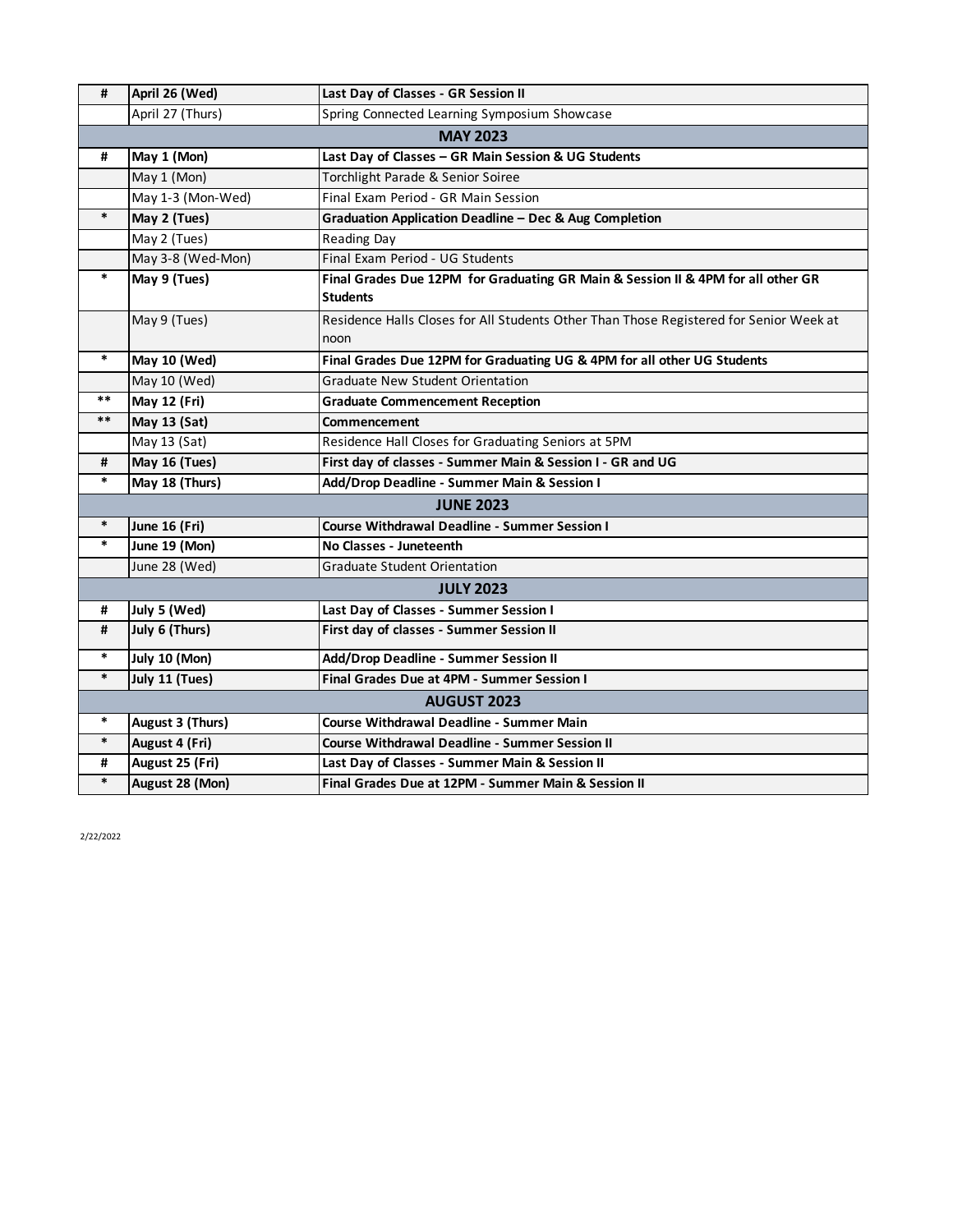## **LASELL UNIVERSITY OFFICE OF THE REGISTRAR 2022-2023 GRADUATE ACADEMIC CALENDAR**

**UG = Undergraduate**

**GR = Graduate**

**\* Due Dates/Deadlines** | \*\* **Commencement ^ Holidays and School Breaks | # First and Last Day of Classes**

August 31 (Wed) Graduate New Student Orientation September 3(Sat) Graduate Student Move-In Day **^ September 5 (Mon) Labor Day # September 6 (Tues) First day of classes UG and GR Main & Session I \* September 8 (Thurs) Add/Drop Deadline - GR Main/Session I** September 22 (Thurs) Lasell U-Belong Celebration, 2PM – 8:30PM October 3 (Mon) Winter/Spring Registration Begins - GR Students **\* October 5 (Wed) Course Withdrawal Deadline - GR Session I ^ October 10 (Mon) No Classes – Indigenous Peoples' Day** October 19(Wed) Graduate Student Orientation **# October 25 (Tues) Last Day of Classes - GR Session I # October 26 (Wed) First Day of Classes - GR Session II October 28(Thurs) Add/Drop Deadline - GR Session II \* November 1 (Tues) Final Grades Due at 4PM – GR Session I \* November 10 (Thurs) Course Withdrawal Deadline GR Main Session ^ November 11 (Fri) No Classes Veterans Day** November 14 (Mon Lasell University Founder's Day **November 22 (Tues) Course Withdrawal Deadline GR Session II ^ November 23-27 (Wed-Sun) Thanksgiving Recess - UG and GR Main** November 28 (Mon) Classes Resume **December 9 (Fri) Graduation Application Deadline for May/August Completion # December 12 (Mon) Last Day of Classes - GR Main Session and UG Students** December 12-14 (Mon-Wed) Final Exam Period - GR Main Session **^ December 14-19 (Wed-Mon) Winter Recess Begins AFTER LAST EXAM # December 14 (Wed) Last Day of Classes - GR Session II** December 20 (Tues) Residence Halls Close for All Students at 9 AM **\* December 22 (Thurs) Final Grades Due 12PM UG & GR # December 30 (Fri) First day of classes - GR Winter Intensive Session \* January 3 (Tues) Add/Drop Deadline - GR and UG Winter Session # January 6 (Fri) Course Withdrawal Deadline - GR and UG Winter Session** January 10 (Tues) Graduate Student Move-In Day January 11 (Wed) Graduate Student Orientation **# January 13 (Fri) Last day of classes - GR Winter Intensive Session ^ January 16 (Mon) No Classes – Martin Luther King, Jr. Day # January 17 (Tues) First day of classes GR Main and Session I \* January 19 (Thurs) Add/Drop Deadline - GR Main and Session I** February 14 (Tues) Summer I & II Registration Begins - GR Students **AUGUST 2022 SEPTEMBER 2022 OCTOBER 2022 NOVEMBER 2022 DECEMBER 2022 JANUARY 2023 FEBRUARY 2023**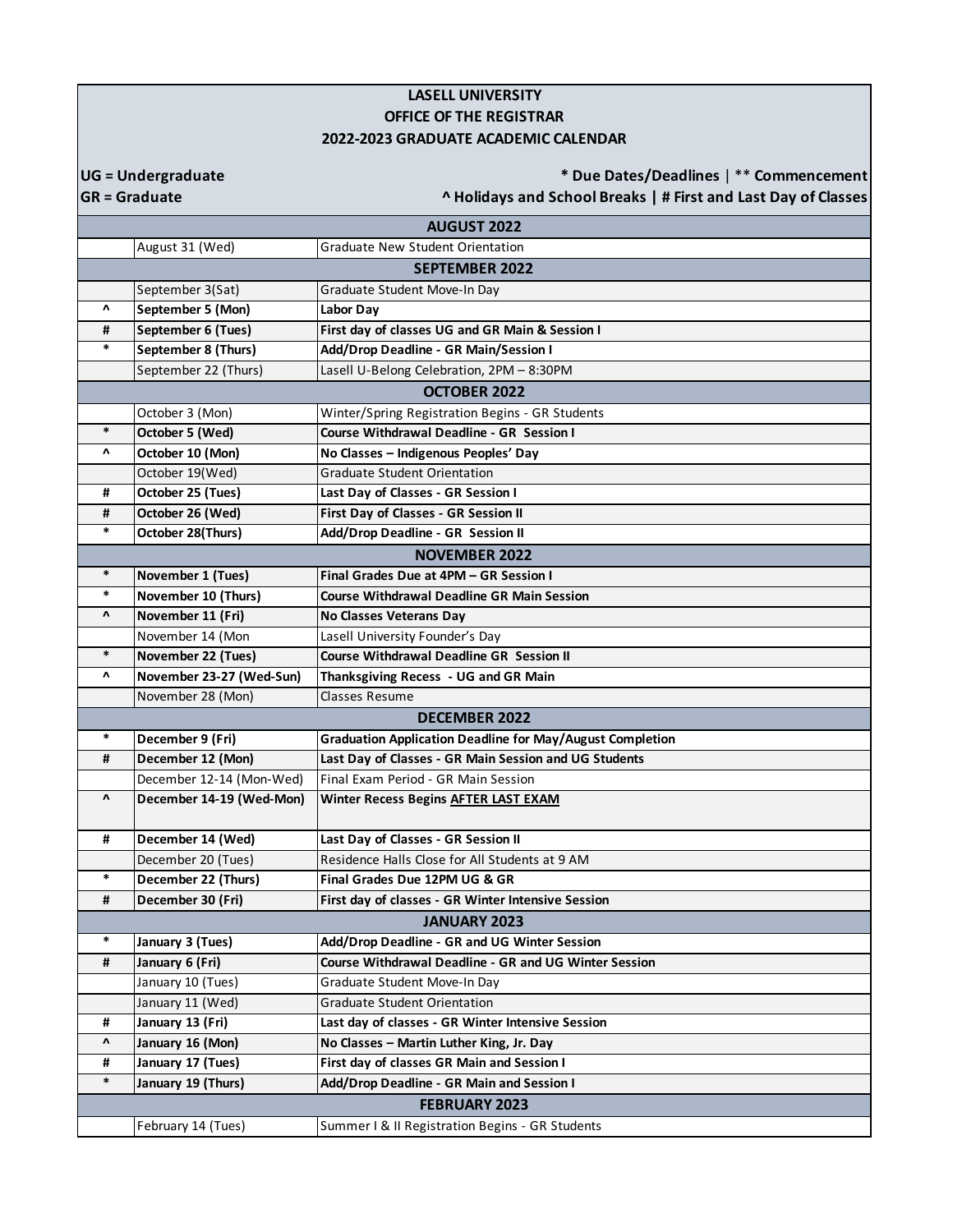| $\ast$             | February 17 (Fri)     | <b>Course Withdrawal Deadline GR Session I</b>                                              |
|--------------------|-----------------------|---------------------------------------------------------------------------------------------|
| Λ                  | February 20 (Mon)     | No Classes - Presidents' Day                                                                |
|                    | February 28 (Tues)    | <b>Graduate Student Orientation</b>                                                         |
|                    |                       | <b>MARCH 2023</b>                                                                           |
| #                  | March 7 (Tues)        | Last Day of Classes - GR Session I                                                          |
| #                  | March 8 (Weds)        | First day of classes - GR Session II                                                        |
| $\ast$             | March 10 (Fri)        | Add/Drop Deadline - GR Session II                                                           |
| ν                  | March 11-19 (Sat-Sun) | <b>Spring Recess UG and GR Main</b>                                                         |
| $\ast$             | March 13 (Mon)        | Final Grades Due at 4PM - GR Session I                                                      |
|                    | March 20 (Mon)        | Classes Resume                                                                              |
| $\ast$             | March 22 (Wed)        | <b>Course Withdrawal Deadline GR Main Session</b>                                           |
|                    |                       | <b>APRIL 2023</b>                                                                           |
|                    | April 3 (Mon)         | Fall Registration Begins - GR Students                                                      |
| $\ast$             | April 13 (Thurs)      | <b>Course Withdrawal Deadline - GR Session II</b>                                           |
| Λ                  | April 17 (Mon)        | No Classes - Patriots Day                                                                   |
| #                  | April 26 (Wed)        | Last Day of Classes - GR Session II                                                         |
|                    |                       | <b>MAY 2023</b>                                                                             |
| #                  | May 1 (Mon)           | Last Day of Classes - GR Main Session & UG Students                                         |
|                    | May 1-3 (Mon-Wed)     | Final Exam Period - GR Main Session                                                         |
| $\ast$             | May 2 (Tues)          | Graduation Application Deadline - Dec & Aug Completion                                      |
| $\ast$             | May 9 (Tues)          | Final Grades Due 12PM for Graduating GR Main & Session II & 4PM for all other GR            |
|                    | May 9 (Tues)          | Residence Halls Closes for All Students Other Than Those Registered for Senior Week at noon |
| $\ast$             | May 10 (Wed)          | Final Grades Due 12PM for Graduating UG & 4PM for all other UG Students                     |
|                    | May 10 (Wed)          | <b>Graduate New Student Orientation</b>                                                     |
| $\ast\ast$         | <b>May 12 (Fri)</b>   | <b>Graduate Commencement Reception</b>                                                      |
| $***$              | May 13 (Sat)          | Commencement                                                                                |
| #                  | May 16 (Tues)         | First day of classes - Summer Main & Session I - GR and UG                                  |
| $\ast$             | May 18 (Thurs)        | Add/Drop Deadline - Summer Main & Session I                                                 |
|                    |                       | <b>JUNE 2023</b>                                                                            |
| $\ast$             | <b>June 16 (Fri)</b>  | <b>Course Withdrawal Deadline - Summer Session I</b>                                        |
| $\ast$             | June 19 (Mon)         | No Classes - Juneteenth                                                                     |
|                    | June 28 (Wed)         | <b>Graduate Student Orientation</b>                                                         |
|                    |                       | <b>JULY 2023</b>                                                                            |
| #                  | July 5 (Wed)          | Last Day of Classes - Summer Session I                                                      |
| #                  | July 6 (Thurs)        | First day of classes - Summer Session II                                                    |
| $\ast$             | July 10 (Mon)         | Add/Drop Deadline - Summer Session II                                                       |
| $\ast$             | July 11 (Tues)        | Final Grades Due at 4PM - Summer Session I                                                  |
| <b>AUGUST 2023</b> |                       |                                                                                             |
| $\ast$             | August 3 (Thurs)      | Course Withdrawal Deadline - Summer Main                                                    |
| $\ast$             | August 4 (Fri)        | <b>Course Withdrawal Deadline - Summer Session II</b>                                       |
| #                  | August 25(Fri)        | Last Day of Classes - Summer Main & Session II                                              |
| $\ast$             | August 28 (Mon)       | Final Grades Due at 12PM - Summer Main & Session II                                         |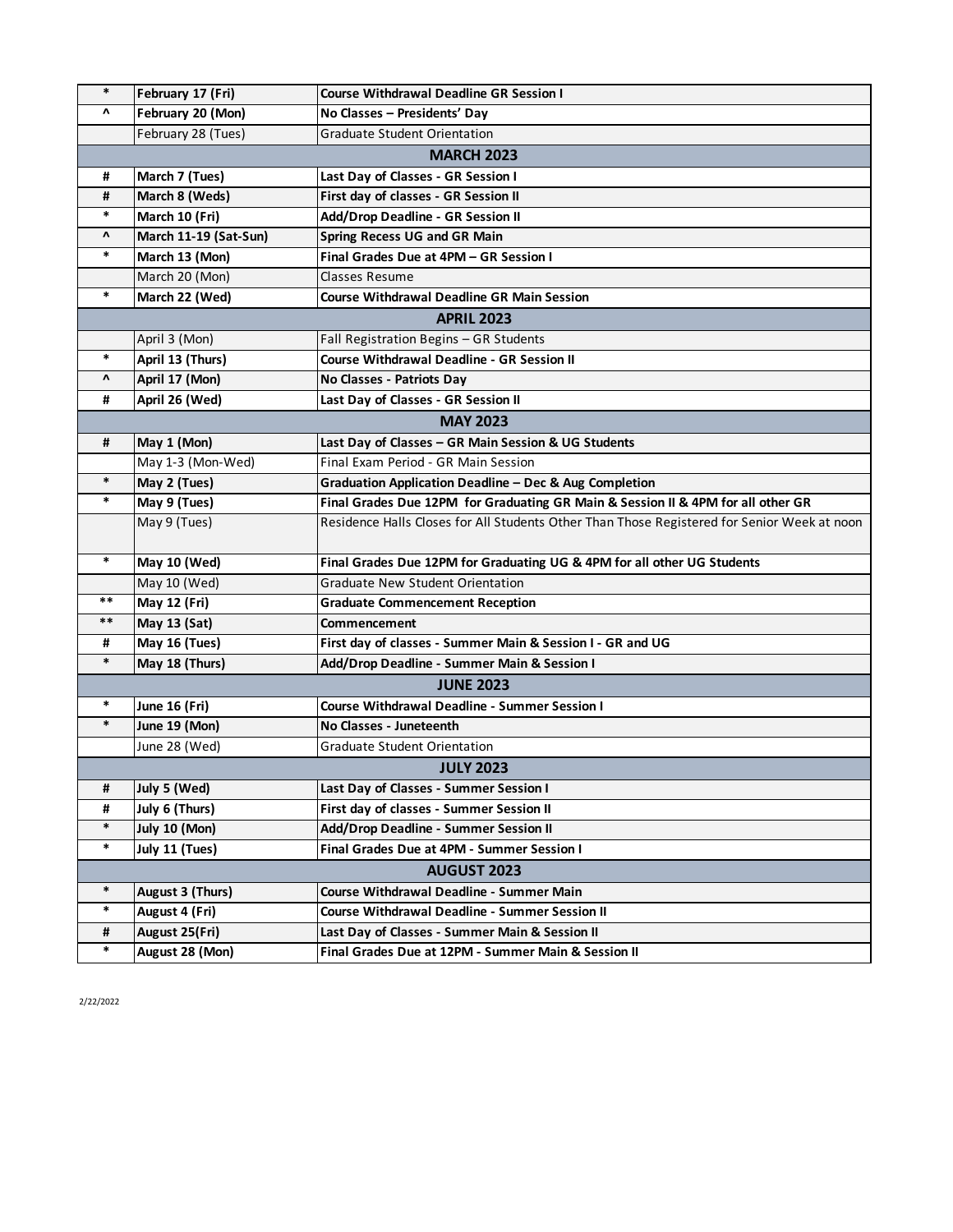## **LASELL UNIVERSITY OFFICE OF THE REGISTRAR 2022-2023 UNDERGRADUATE ACADEMIC CALENDAR**

**UG = Undergraduate**

**\* Due Dates/Deadlines** | \*\* **Commencement**

**GR = Graduate**

**^ Holidays and School Breaks | # First and Last Day of Classes**

|                 |                          | <b>SEPTEMBER 2022</b>                                                               |
|-----------------|--------------------------|-------------------------------------------------------------------------------------|
|                 | September 3 (Sat)        | Residence Halls Open to NEW UG Students (New Student Orientation - UG)              |
|                 | September 3-5 (Sat-Mon)  | Lasell Laser Welcome Weekend (New Student Orientation - UG)                         |
| $\pmb{\Lambda}$ | September 5 (Mon)        | Labor Day                                                                           |
|                 | September 5 (Mon)        | Residence Halls Open to All Returning UG Students                                   |
| #               | September 6 (Tues)       | First day of classes UG and GR Main & Session I                                     |
|                 | September 6 (Tues)       | Lasell U-Belong Celebration, 2PM - 8:30PM                                           |
|                 | September 8 (Thurs)      | Five Schools "Academic Expo: Meet Your Major" Meetings - New Undergraduate Students |
|                 |                          |                                                                                     |
| $\ast$          | September 8 (Thurs)      | Add/Drop Deadline - GR Main/Session I                                               |
| $\ast$          | September 13 (Tues)      | Add/Drop Deadline - UG                                                              |
|                 | September 13 (Tues)      | <b>Activities Fair</b>                                                              |
|                 | September 15 (Thurs)     | Fall Study Abroad Fair                                                              |
| $\ast$          | September 27 (Tues)      | Spring 2023 Study Abroad Application Deadline                                       |
|                 |                          | <b>OCTOBER 2022</b>                                                                 |
|                 | October 3 (Mon)          | Winter/Spring Registration Begins - GR Students                                     |
| $\ast$          | October 5 (Wed)          | Course Withdrawal Deadline - GR Session I                                           |
| $\ast$          | October 7 (Fri)          | <b>Starfish Progress Surveys Due 12PM</b>                                           |
| Λ               | October 10 (Mon)         | No Classes - Indigenous Peoples' Day                                                |
|                 | October 14-16 (Fri-Sun)  | Family, Friends, and Alumni Weekend                                                 |
| $\ast$          | October 17 (Mon)         | <b>Linked Credit Deadline</b>                                                       |
|                 | October 23 (Sun)         | Admissions Open House - UG                                                          |
| #               | October 26 (Wed)         | Last Day of Classes - GR Session I                                                  |
| #               | October 27 (Thurs)       | First Day of Classes - GR Session II                                                |
|                 | October 31(Mon)          | 1st day of Academic Planning Week                                                   |
|                 |                          | <b>NOVEMBER 2022</b>                                                                |
|                 | November 1-4 (Tues-Fri)  | Academic Planning Week continues                                                    |
| $\ast$          | November 1 (Tues)        | Final Grades Due at 4PM - GR Session I                                              |
| $\ast$          | November 3 (Thurs)       | Add/Drop Deadline - GR Session II                                                   |
| $\ast$          | November 10(Thurs)       | Course Withdrawal Deadline and Pass/Fail Deadline - UG Students                     |
| Λ               | November 11 (Fri)        | No Classes Veterans Day                                                             |
|                 | November 14 (Mon         | Lasell University Founder's Day                                                     |
|                 | November 14 (Mon)        | Winter, Spring & Summer Registration Begins - UG Students                           |
| $\ast$          | November 22 (Tues)       | <b>Course Withdrawal Deadline GR Main Session</b>                                   |
| ۸               | November 23-27 (Wed-Sun) | Thanksgiving Recess - UG and GR Main                                                |
|                 |                          |                                                                                     |
|                 | November 28 (Mon)        | Classes Resume                                                                      |
|                 |                          | <b>DECEMBER 2022</b>                                                                |
|                 | December 6 (Tues)        | Fall Career Readiness Symposium                                                     |
| $\ast$          | December 9 (Fri)         | <b>Graduation Application Deadline for May/August Completion</b>                    |
| #               | December 12 (Mon)        | Last Day of Classes - GR Main Session and UG Students                               |
|                 | December 12-14 (Mon-Wed) | Final Exam Period - GR Main Session                                                 |
|                 |                          |                                                                                     |
|                 | December 13 (Tues)       | Reading Day - Undergraduate Students                                                |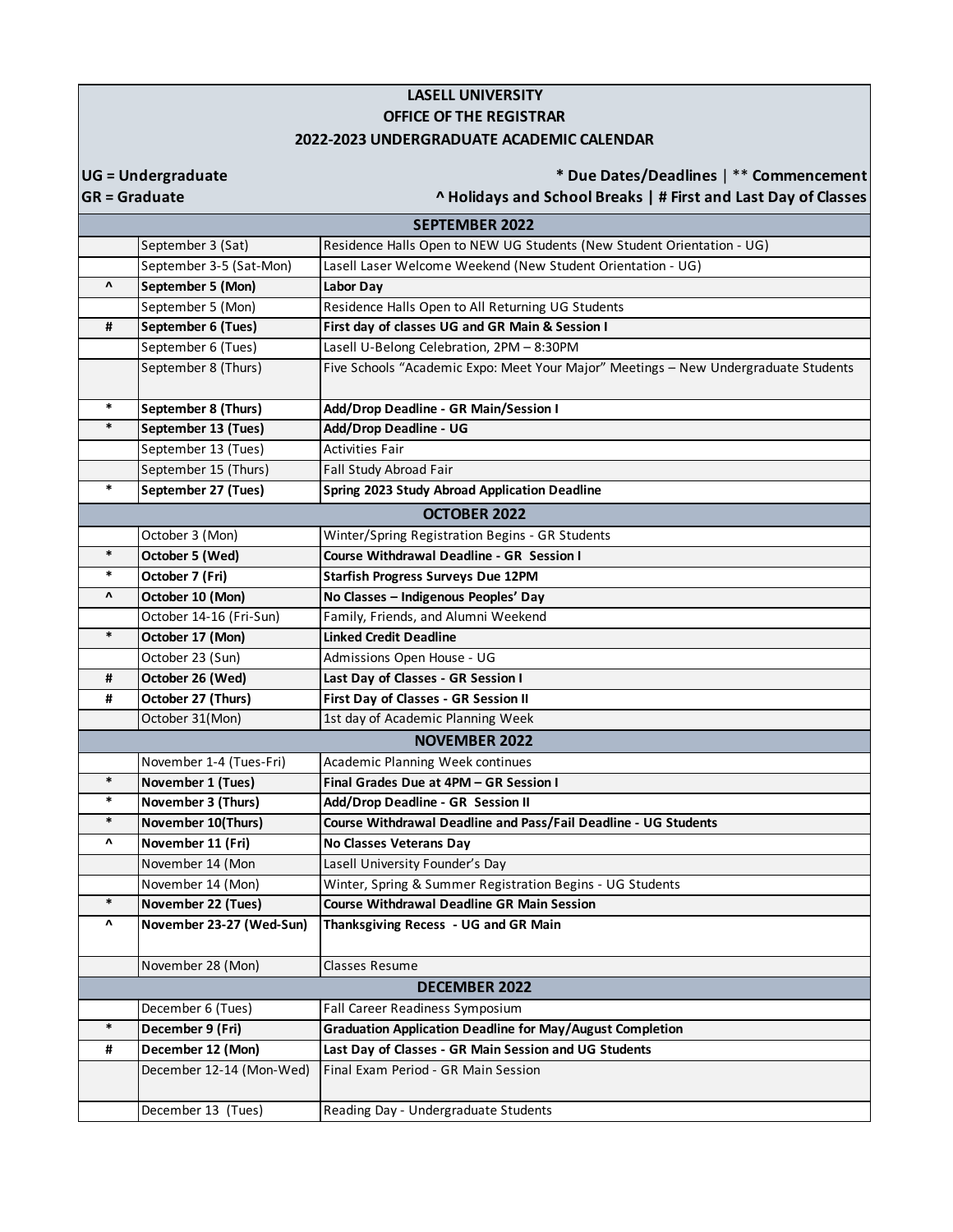|                 | December 14-19 (Wed-Mon) | Final Exam Period - UG Students                                 |  |
|-----------------|--------------------------|-----------------------------------------------------------------|--|
| Λ               | December 14-19 (Wed-Mon) | Winter Recess Begins AFTER LAST EXAM                            |  |
| #               | December 16 (Fri)        | Last Day of Classes - GR Session II                             |  |
|                 | December 20 (Tues)       | Residence Halls Close for All Students at 9 AM                  |  |
| $\ast$          | December 22 (Thurs)      | Final Grades Due 12PM UG & GR                                   |  |
| #               | December 23 (Fri)        | First day of classes - UG Winter Intensive Session              |  |
|                 |                          | <b>JANUARY 2023</b>                                             |  |
| *               | January 3 (Tues)         | Add/Drop Deadline - GR and UG Winter Session                    |  |
| #               | January 6 (Fri)          | Course Withdrawal Deadline - GR and UG Winter Session           |  |
| #               | January 14 (Sat)         | Last day of classes - UG Winter Intensive Session               |  |
| v               | January 16 (Mon)         | No Classes - Martin Luther King, Jr. Day                        |  |
|                 | January 16 (Mon)         | Residence Halls Open for New UG Students                        |  |
|                 | January 17 (Tues)        | Winter Orientation for New UG Students                          |  |
|                 | January 17 (Tues)        | Residence Halls Open for all UG Students                        |  |
| #               | January 17 (Tues)        | First day of classes GR Main and Session I                      |  |
| #               | January 18 (Wed)         | First day of classes UG                                         |  |
| $\ast$          | January 20 (Fri)         | Add/Drop Deadline - GR Main and Session I                       |  |
|                 | January 24 (Tues)        | <b>Activities Fair</b>                                          |  |
| $\ast$          | January 25 (Wed)         | Add/Drop Deadline - UG                                          |  |
|                 | January 31 (Tues)        | Spring Study Abroad Fair                                        |  |
|                 |                          | <b>FEBRUARY 2023</b>                                            |  |
|                 | February 14 (Tues)       | Summer I & II Registration Begins - GR Students                 |  |
| $\ast$          | February 17 (Fri)        | <b>Starfish Progress Surveys Due 12PM</b>                       |  |
| $\ast$          | February 17 (Fri)        | <b>Course Withdrawal Deadline GR Session I</b>                  |  |
| $\pmb{\Lambda}$ | February 20 (Mon)        | No Classes - Presidents' Day                                    |  |
| $\ast$          | February 23 (Thurs)      | <b>Linked Credit Deadline</b>                                   |  |
|                 | February 28 (Tues)       | Fall 2023 Study Abroad Application deadline                     |  |
|                 |                          | <b>MARCH 2023</b>                                               |  |
| #               | March 8 (Wed)            | Last Day of Classes - GR Session I                              |  |
| #               | March 14 (Tues)          | First day of classes - GR Session II                            |  |
| Λ               | March 11-19 (Sat-Sun)    | <b>Spring Recess UG and GR Main</b>                             |  |
| $\ast$          | March 13 (Mon)           | Final Grades Due at 4PM - GR Session I                          |  |
| $\ast$          | March 20 (Mon)           | Add/Drop Deadline - GR Session II                               |  |
|                 | March 20 (Mon)           | <b>Classes Resume</b>                                           |  |
| $\ast$          | March 22 (Wed)           | Course Withdrawal Deadline and Pass/Fail Deadline - UG Students |  |
|                 | March 25 (Sat)           | Lasell Day - UG Students                                        |  |
|                 | March 27-31(Mon-Fri)     | <b>Academic Planning Week</b>                                   |  |
|                 |                          | <b>APRIL 2023</b>                                               |  |
|                 | April 5 (Wed)            | Fall Registration Begins - UG Students                          |  |
| Λ               | April 17 (Mon)           | No Classes - Patriots Day                                       |  |
| $\ast$          | April 20 (Thurs)         | Course Withdrawal Deadline - GR Session II                      |  |
|                 | April 27 (Thurs)         | Spring Connected Learning Symposium Showcase                    |  |
|                 | <b>MAY 2023</b>          |                                                                 |  |
| #               | May 1 (Mon)              | Last Day of Classes - GR Main Session & UG Students             |  |
|                 | May 1 (Mon)              | Torchlight Parade & Senior Soiree                               |  |
|                 | May 1-3 (Mon-Wed)        | Final Exam Period - GR Main Session                             |  |
| $\ast$          | May 2 (Tues)             | Graduation Application Deadline - Dec & Aug Completion          |  |
|                 | May 2 (Tues)             | Reading Day                                                     |  |
| #               | May 3 (Wed)              | Last Day of Classes - GR Session II                             |  |
|                 |                          |                                                                 |  |